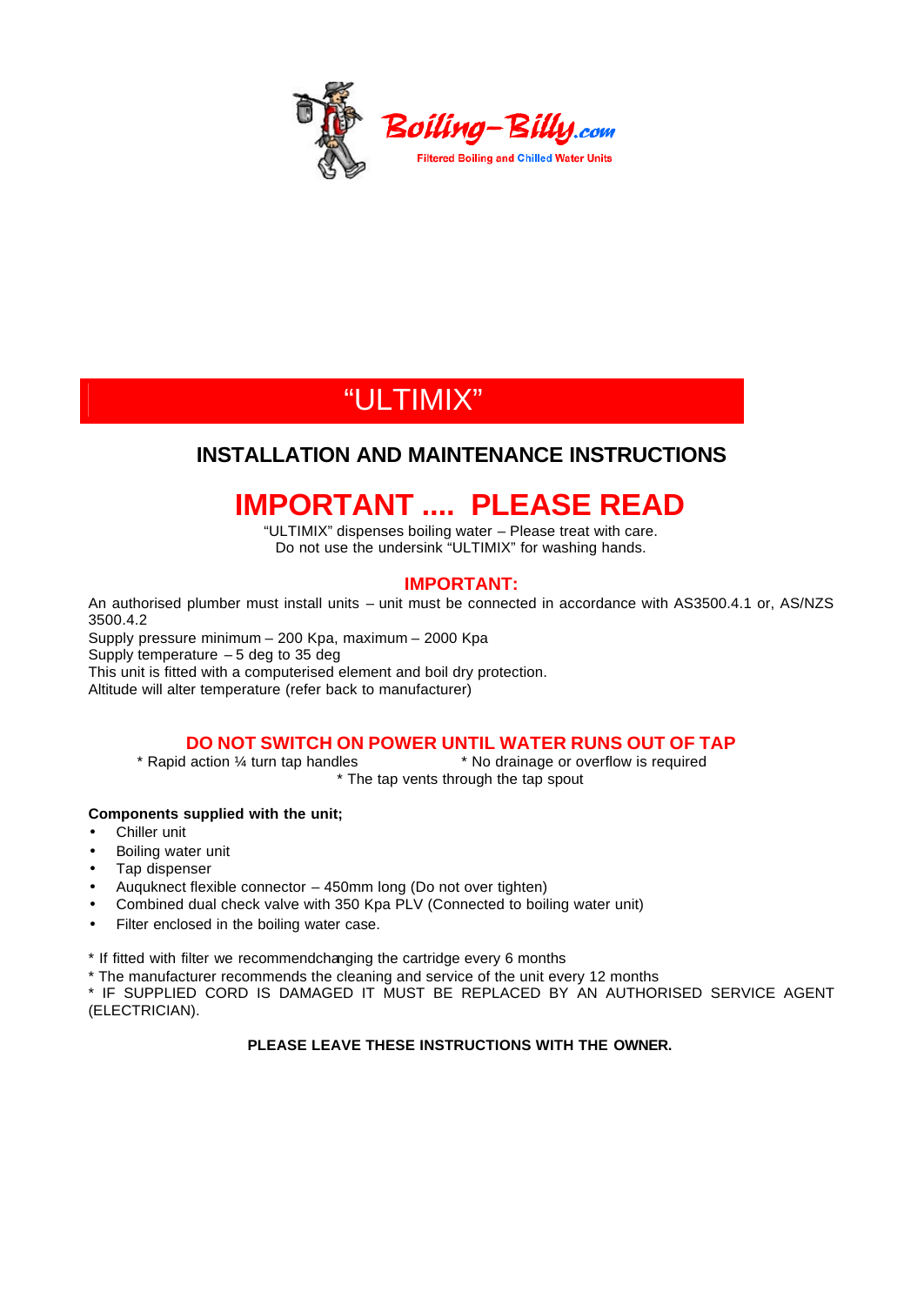

# **Installation Instructions – "ULTIMIX"**

### **DO NOT PLUG IN OR TURN ON POWER – UNIT MUST BE POSITIVELY EARTHED**

- 1. Position the tap head on a flat area in an appropriate location (i.e. Tea room sink), Drill 38mm diameter hole, washer supplied.
- 2. Position boiling water unit underneath the sink directly beneath the tap head.
- 3. Observe attached labels (ensure when pipes are cut de burr ends before fitting).
	- a. Connect 5/16" outlet from the tap head spout to the boiling water unit, NB: The pipe must not be extended and must have continuous fall between tap and boiling water unit.
	- b. Connect inlet pipe from the tap body to the boilng water unit (inlet).
	- c. Connect main water supply from the tap body to the outlet side of the filter head.
	- d. Connect the 3/16" nylon tube from the tap to the 3/16" copper vent pipe on the boiling water unit. (heat nylon tube endsin boiling water to ensure easier fitting).
	- e. Position the chiller unit adjacent to the boiling water unit with a minimum clearance between the units of no less than 50mm.
	- f. Connect inlet and outlet pipes from the tap head to chiller unit as per markings.
	- g. Connect aquaknect flexible hose to PLV (inlet side of the filter head).
- 4. Open both taps until the water is flowing from both spouts. 18 litres of water must be flushed through filter before turning on power.
- 5. Plug units into the power point and switch on.

### **NB: When fitting this unit in a cupboard of small proportion, please note that these units omit heat. If in doubt install cross flow vents.**

**Do not connect to hot water line – to do so will void warranty.**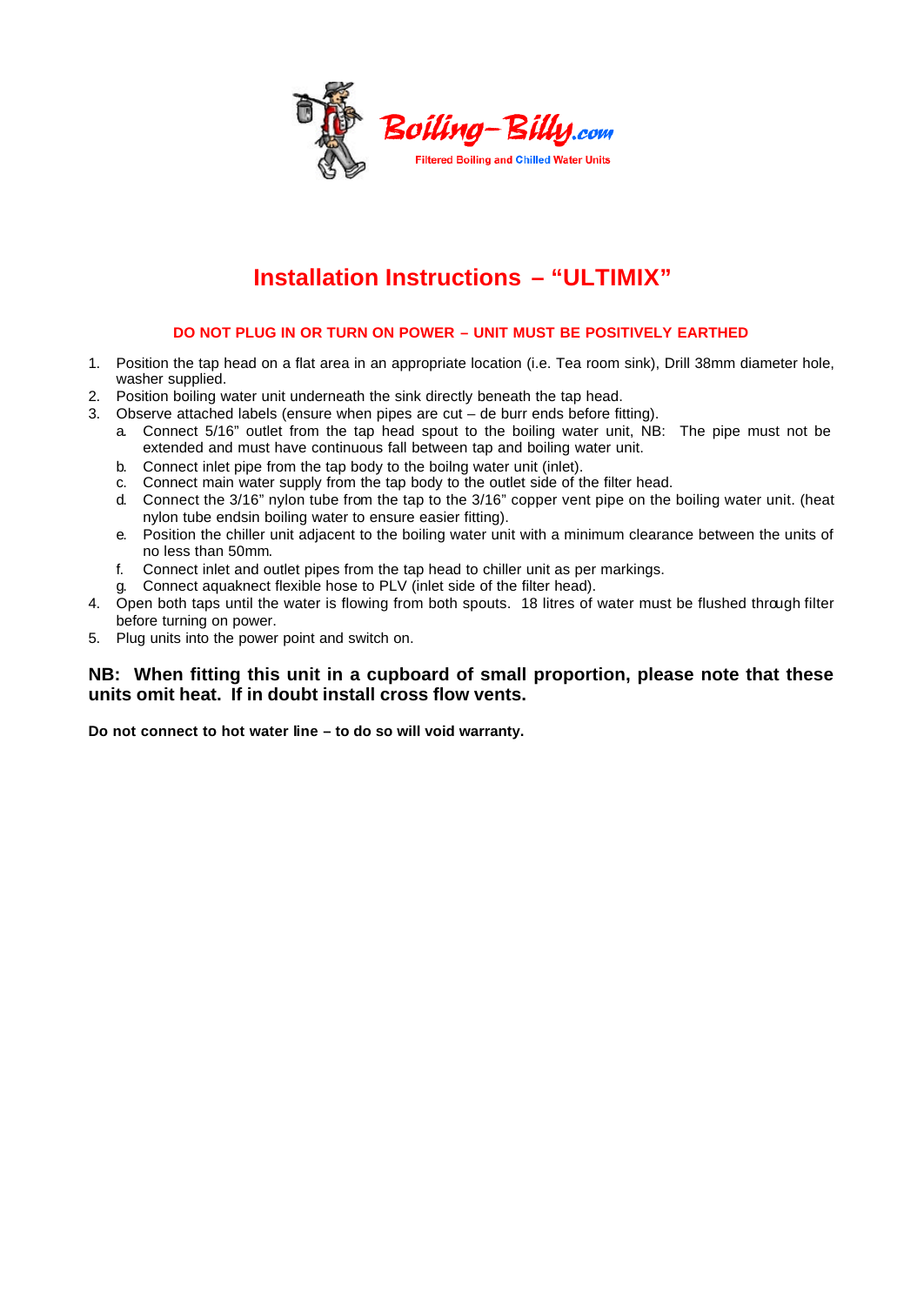



# **UNDERSIDE OF TAP**